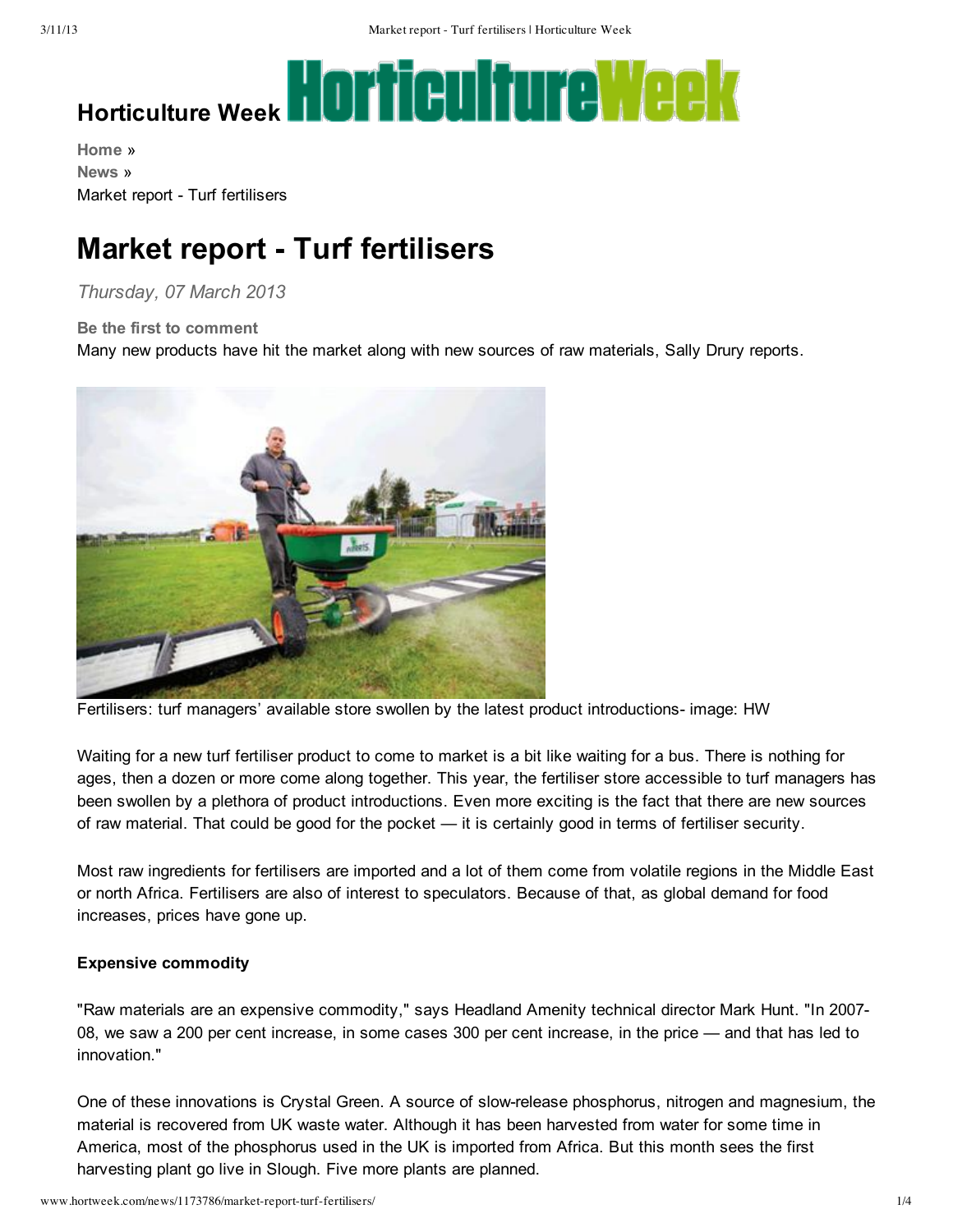#### 3/11/13 Market report - Turf fertilisers | Horticulture Week

"The opportunity to make a resource in the UK is appealing," says Hunt. "Not only is it recycled but the phosphorus in Crystal Green is released over eight-to-10 months, rather than all in one go."

At the moment, this new raw material is more expensive — as much as 30 per cent more than imported — but the expectation is that world market prices will continue to increase. Produced in the UK, Crystal Green reduces the reliance on imported materials.

Crystal Green is used in Headland Amenity's latest preseeding fertiliser. Suited to use on golf tees, fairways and surrounds, as well as winter sports pitches, cricket outfields and racecourse turf, Xtend 10-10-10 + 2MgO also contains additional slowrelease nitrogen to provide release over up to three months, a composted organic base, seaweed meal and humic acid to aid germination and gently establish new grasses. Hunt adds: "Xtend 10-10-10 will provide natural, effective nutrition over a long period, while helping to cut workloads for greenkeeping and grounds teams with its slowrelease action."

The other raw material bringing benefits to turf nutrition is polyhalite. It has been included in Everris's new highperformance, high-impact ProTurf tees and outfield fertiliser launched at the British & International Greenkeepers Association annual Turf Management Exhibition (BTME) in Harrogate in January.

It is a naturally occurring mineral sourced from the Cleveland Potash mine 1,300m under the North Sea. Deposited more than 200 million years ago, this complex crystal contains potassium, magnesium and calcium. "Polyhalite is certainly an exciting new addition to our fertiliser portfolio," says Everris UK and Ireland technical sales manager Henry Bechelet.

"Extensive trail work has confirmed that the principal nutrients of potash, magnesium and calcium in polyhalite are fully available to the plant, performing in trials with the same plant-efficiency as standard individual sources of potassium and magnesium sulphate."

Cleveland Potash has known about polyhalite for some time but was only recently able to access the seam. With it comes the opportunity to apply fertiliser to some of the larger areas of sports and amenity turf.

"The mined material just requires crushing to the right size and it's ready as a base. There is no waste and it has full organic status. Importantly, it avoids the costs of granulation," says Everris sales and development manager Ed Carter. "It brings a high-performance product to market, without many of the granulation costs traditionally associated with fertilisers, and hopefully will give managers a chance to fertilise large areas without compromise."

# **Outfield solution**

Aimed at outfield turf, ProTurf contains a combination of Poly-S controlled-release fertiliser technology, readily available urea nitrogen and a multi-nutrient compound fertiliser. The controlled-release technology gives consistent, regular growth over a two-to-three-month period without growth peaks. It is primed by moisture permeating through the outer polymer channels, through microchannels in the sulphur layer and into the nutrient core, where the urea is solubilised. It then travels back through the same pathways where it is released and made available for plant uptake. The uncoated nitrogen is intended to provide an immediate turf response, even in cooler conditions. The multi-ingredient component contains four nutrients  $-$  K, MgO, CaO and S.

Suited to spring and summer applications, ProTurf has been developed to react quickly in cooler conditions, encouraging healthy balanced growth at the start of the season. The potassium acts as a pre-stress conditioner, high calcium content strengthen cells and provides a harder-wearing turf, and the high magnesium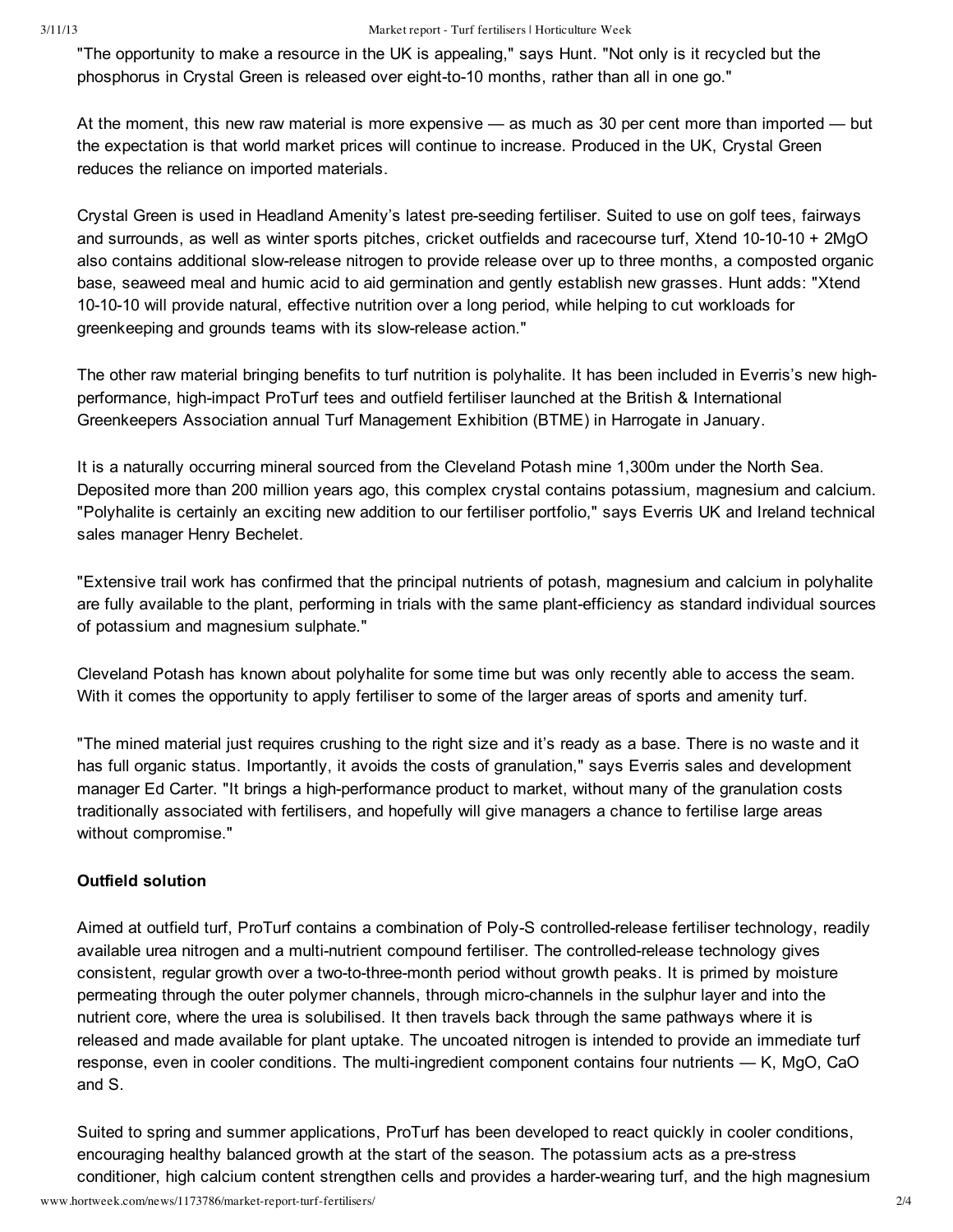enhances photosynthesis and improves colour response.

BTME also saw Rigby Taylor introduce a range of six Microlite fertilisers and add 12 new analyses across five fertiliser ranges. Featuring super-micro granulation, the addition of zeolite to reduce leaching and the incorporation of Activate bio-stimulant XL and ERD technology, the Microlite Activ8 range and Microlite provide analyses for all seasons. With a very high uniformity size index of 1-1.5mm providing consistency, the fertilisers are robust in transport, give rapid breakdown on application, have little or no dust or fines content and are consistent and precise in application to give regular growth.

For spring/summer, three Microlite analyses contain Activate XL to increase microbial activity and provide supplementary carbohydrates and plant growth hormones to improve shoot and root mass and length. Celluytic enzyme systems aid the breakdown of thatch.

For autumn/winter and early spring, two Microlite analyses contain Activate and ERD, making available humic acid for improved root mass length and an increase in root hairs. The humic acid also enhances germination and helps improve tolerance to stress. A Microlite analysis is also available with Activate.

In their biggest product launch ever, Rigby Taylor's 2013 catalogue also sees additions to the Microfine, Premier HG, Apex, Delta and Fineturf range of fertilisers.

# **Selecting the right spring fertilisers**

Now there is so much choice, which fertiliser should you apply? "The problem is that the numbers on the bag do not tell you everything you need to know to understand how it might affect your turf," explains Headland Amenity sales director Andy Russell.

"The numbers indicate the amount of nutrient in the bag but sadly don't suggest how quickly grass will respond, how long any response may last or whether it will be effective at all in the cooler soil temperatures of springtime."

In lower temperatures, products containing urea or organic nitrogen sources require the interaction of soil microbes and microbial activity is severely limited in colder soils. However, those containing ammonium and nitrate nitrogen will be effective because they are immediately available to the plant when in the soil solution. Too much nitrogen though, from products applied early in the season, can cause problems.

Good levels of phosphorus in the soil will encourage rooting and potassium can be helpful to strengthen grass plants, so a low-nitrogen with phosphate and potash fertiliser can be an ideal choice.

"For fine turf, a homogenous mini-granule such as our Greentec 6-5-18 +  $4FE + Mg$  provides this, plus iron and magnesium for strength and colour," says Russell. "The split of ammonium and nitrate nitrogen ensures response even under cooler temperatures."

The same principles apply to winter sports areas that are tired and need rapid regeneration. Controlled-release fertilisers, such as Multigreen, are very versatile. Being a once-per-growing-season application, it can be costeffective. As nutrient release is regulated by soil temperature alone, it is unaffected by increased rainfall, avoiding excessive growth during wetter periods.

In addition to granular fertilisers, certain types of liquid fertiliser can be ideal to initiate gentle growth. When soil temperatures are low but air temperatures higher, liquids can bypass the roots and provide nutrients directly to